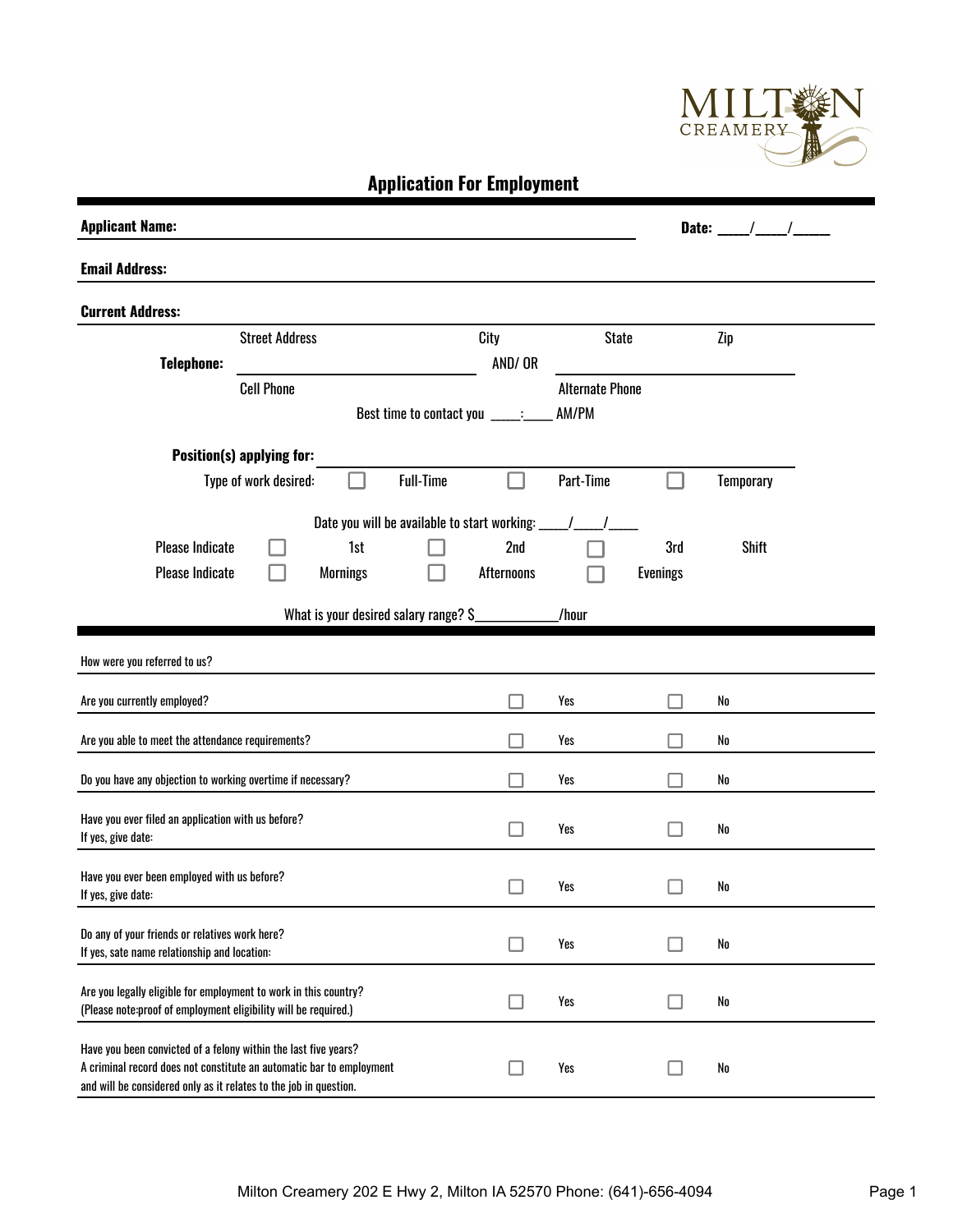# **Employment History**

Please provide the following employment information for your past three employers starting with the most recent.

| Employer:                              |      |                  |                     |                     | Phone:              |                          |
|----------------------------------------|------|------------------|---------------------|---------------------|---------------------|--------------------------|
| <b>Full Address:</b>                   |      |                  |                     |                     |                     |                          |
| <b>Street Address</b>                  |      | City             |                     |                     | <b>State</b>        | Zip                      |
| <b>Immediate Supervisor and Title:</b> |      |                  |                     |                     |                     |                          |
| <b>Immediate Supervisor Phone:</b>     |      |                  | Supervisory e-mail: |                     |                     |                          |
| Dates Employed:                        | From | To               |                     |                     | Salary:             |                          |
| <b>Essential duties:</b>               |      |                  |                     |                     |                     |                          |
| Reason for leaving:                    |      |                  |                     |                     |                     |                          |
| May we contact this employer?          |      |                  | Yes                 |                     | ${\sf No}$          | If no, please state why  |
|                                        |      |                  |                     |                     |                     |                          |
| Employer:                              |      |                  |                     |                     | Phone:              |                          |
| <b>Full Address:</b>                   |      |                  |                     |                     |                     |                          |
| <b>Street Address</b>                  |      | City             |                     |                     | <b>State</b>        | Zip                      |
| <b>Immediate Supervisor and Title:</b> |      |                  |                     |                     |                     |                          |
| <b>Immediate Supervisor Phone:</b>     |      |                  |                     | Supervisory e-mail: |                     |                          |
| <b>Dates Employed:</b>                 | From | To               |                     |                     | Salary:             |                          |
| <b>Essential duties:</b>               |      |                  |                     |                     |                     |                          |
| Reason for leaving:                    |      |                  |                     |                     |                     |                          |
| May we contact this employer?          |      |                  | Yes                 |                     | No                  | If no, please state why  |
|                                        |      |                  |                     |                     |                     |                          |
| Employer:                              |      |                  |                     |                     | Phone:              |                          |
| <b>Full Address:</b>                   |      |                  |                     |                     |                     |                          |
| <b>Street Address</b>                  |      | City             |                     |                     | <b>State</b>        | Zip                      |
| <b>Immediate Supervisor and Title:</b> |      |                  |                     |                     |                     |                          |
| <b>Immediate Supervisor Phone:</b>     |      |                  |                     |                     | Supervisory e-mail: |                          |
| Dates Employed:                        | From | ${\bf T}{\bf 0}$ |                     |                     | Salary:             |                          |
| <b>Essential duties:</b>               |      |                  |                     |                     |                     |                          |
| Reason for leaving:                    |      |                  |                     |                     |                     |                          |
| May we contact this employer?          |      | $\Box$           | Yes                 |                     | ${\sf No}$          | If no, please state why: |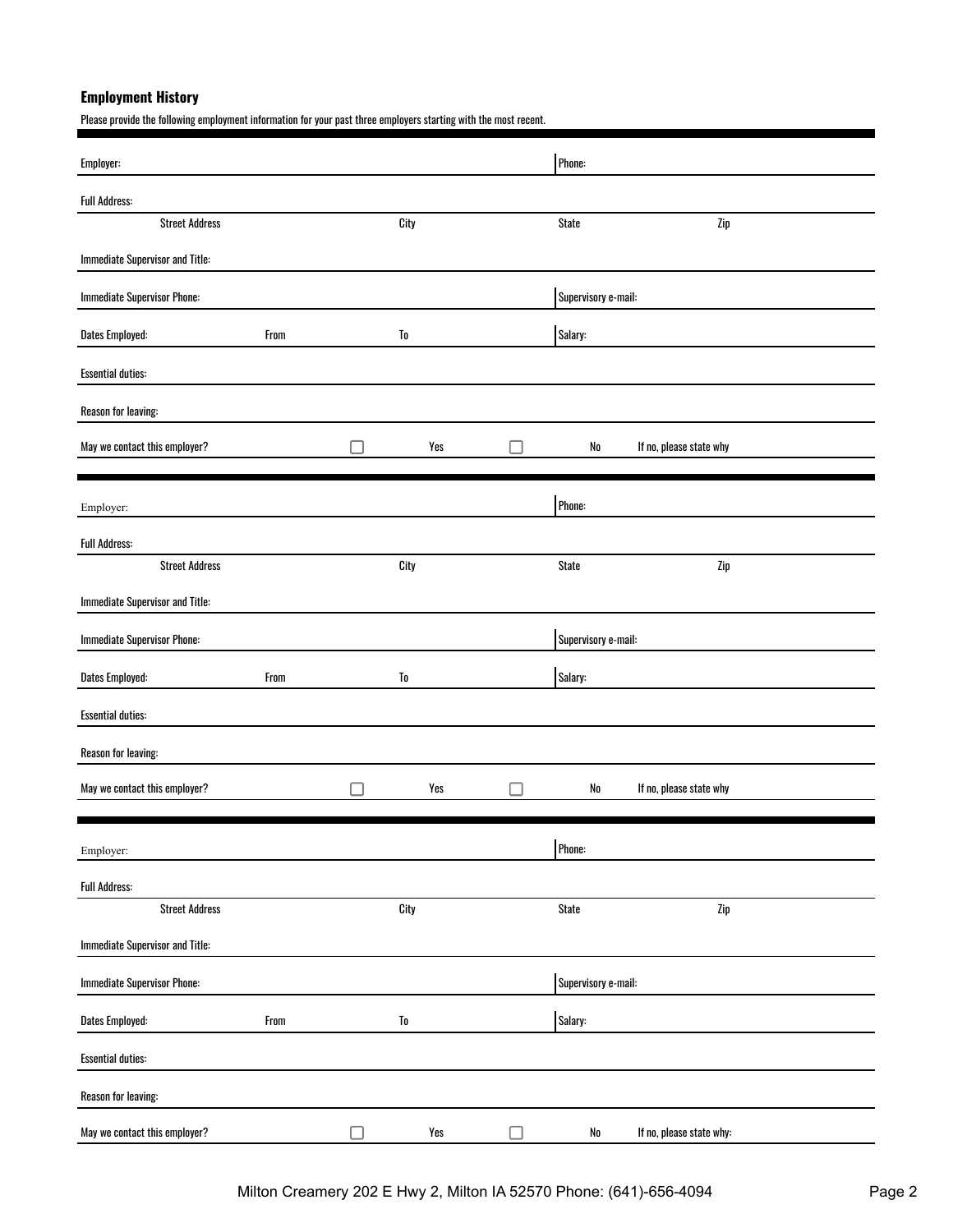## **Other Skills and Qualifications:**

Summarize any job-related training, skills, licenses, certificates, and/or other qualifications:

#### **Education History**

A. List the last three (3) schools attended & the location, starting with the most recent. B. List the number of years completed. C. Indicate degree or diploma earned, if any. D. List field(s) of study (Major & Minors)

|  | D. Fields of Study |
|--|--------------------|
|  |                    |
|  |                    |
|  |                    |
|  |                    |
|  |                    |
|  |                    |
|  |                    |

### **Personal References**

List the name of 3 references. Please do not include relatives or employers.

| Name: | <b>Telephone Number:</b> | Years known: |
|-------|--------------------------|--------------|
|       |                          |              |
|       |                          |              |
|       |                          |              |
|       |                          |              |

**Please see page four for authorizations & acknowledgements. Signature required.**